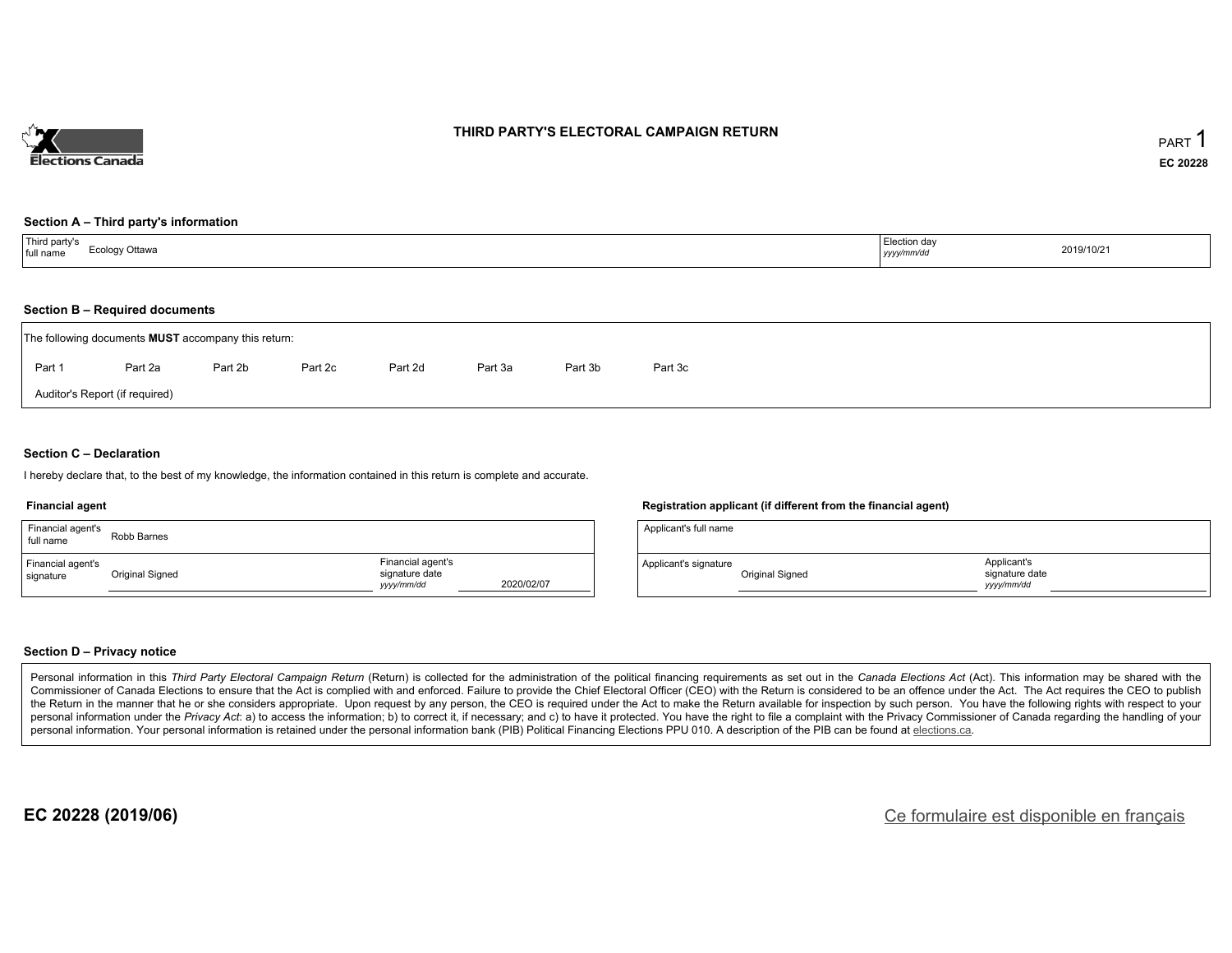

## **THIRD PARTY'S ELECTORAL CAMPAIGN RETURN HIRD PARTY'S ELECTORAL CAMPAIGN RETURN<br>Statement of monetary contributions received PART 2a PART 2a**

**EC 20228**

| No. | Full name | <b>Street</b><br>no. | <b>Street</b> | Apt. | City | Prov./<br>Terr. | Postal<br>code | Date<br>received                                                                    | Individual | <b>Business /</b><br>Commercial<br>organization | Government | Trade union | Corporation<br>without share<br>capital | Unincorporated<br>organization or<br>association |
|-----|-----------|----------------------|---------------|------|------|-----------------|----------------|-------------------------------------------------------------------------------------|------------|-------------------------------------------------|------------|-------------|-----------------------------------------|--------------------------------------------------|
|     |           |                      |               |      |      |                 |                | yyyy/mm/dd                                                                          | \$         | \$                                              | \$         | \$          | \$                                      | \$                                               |
|     |           |                      |               |      |      |                 |                |                                                                                     |            |                                                 |            |             |                                         |                                                  |
|     |           |                      |               |      |      |                 |                |                                                                                     |            |                                                 |            |             |                                         |                                                  |
|     |           |                      |               |      |      |                 |                |                                                                                     |            |                                                 |            |             |                                         |                                                  |
|     |           |                      |               |      |      |                 |                |                                                                                     |            |                                                 |            |             |                                         |                                                  |
|     |           |                      |               |      |      |                 |                |                                                                                     |            |                                                 |            |             |                                         |                                                  |
|     |           |                      |               |      |      |                 |                |                                                                                     |            |                                                 |            |             |                                         |                                                  |
|     |           |                      |               |      |      |                 |                |                                                                                     |            |                                                 |            |             |                                         |                                                  |
|     |           |                      |               |      |      |                 |                |                                                                                     |            |                                                 |            |             |                                         |                                                  |
|     |           |                      |               |      |      |                 |                |                                                                                     |            |                                                 |            |             |                                         |                                                  |
|     |           |                      |               |      |      |                 |                |                                                                                     |            |                                                 |            |             |                                         |                                                  |
|     |           |                      |               |      |      |                 |                |                                                                                     |            |                                                 |            |             |                                         |                                                  |
|     |           |                      |               |      |      |                 |                |                                                                                     |            |                                                 |            |             |                                         |                                                  |
|     |           |                      |               |      |      |                 |                |                                                                                     |            |                                                 |            |             |                                         |                                                  |
|     |           |                      |               |      |      |                 |                |                                                                                     |            |                                                 |            |             |                                         |                                                  |
|     |           |                      |               |      |      |                 |                | Totals carried forward from previous page \$                                        |            |                                                 |            |             |                                         |                                                  |
|     |           |                      |               |      |      |                 |                | Total amount of monetary contributions by contributors who gave over \$200 (A)      |            |                                                 |            |             |                                         |                                                  |
|     |           |                      |               |      |      |                 |                | Number of contributors who gave over \$200                                          |            |                                                 |            |             |                                         |                                                  |
|     |           |                      |               |      |      |                 |                | Total amount of monetary contributions by contributors who gave \$200 or less $(B)$ |            |                                                 |            |             |                                         |                                                  |
|     |           |                      |               |      |      |                 |                | Number of contributors who gave \$200 or less                                       |            |                                                 |            |             |                                         |                                                  |
|     |           |                      |               |      |      |                 |                | Total amount of all monetary contributions (A+B)                                    |            |                                                 |            |             |                                         |                                                  |
|     |           |                      |               |      |      |                 |                | Number of contributors who gave monetary contributions                              |            |                                                 |            |             |                                         |                                                  |

| Third<br>  party | Ottawa<br>$- - -$<br>ر ت | 2019/10/2<br>.<br>, уууулг<br> | Page<br>ັ<br>______ |
|------------------|--------------------------|--------------------------------|---------------------|
|------------------|--------------------------|--------------------------------|---------------------|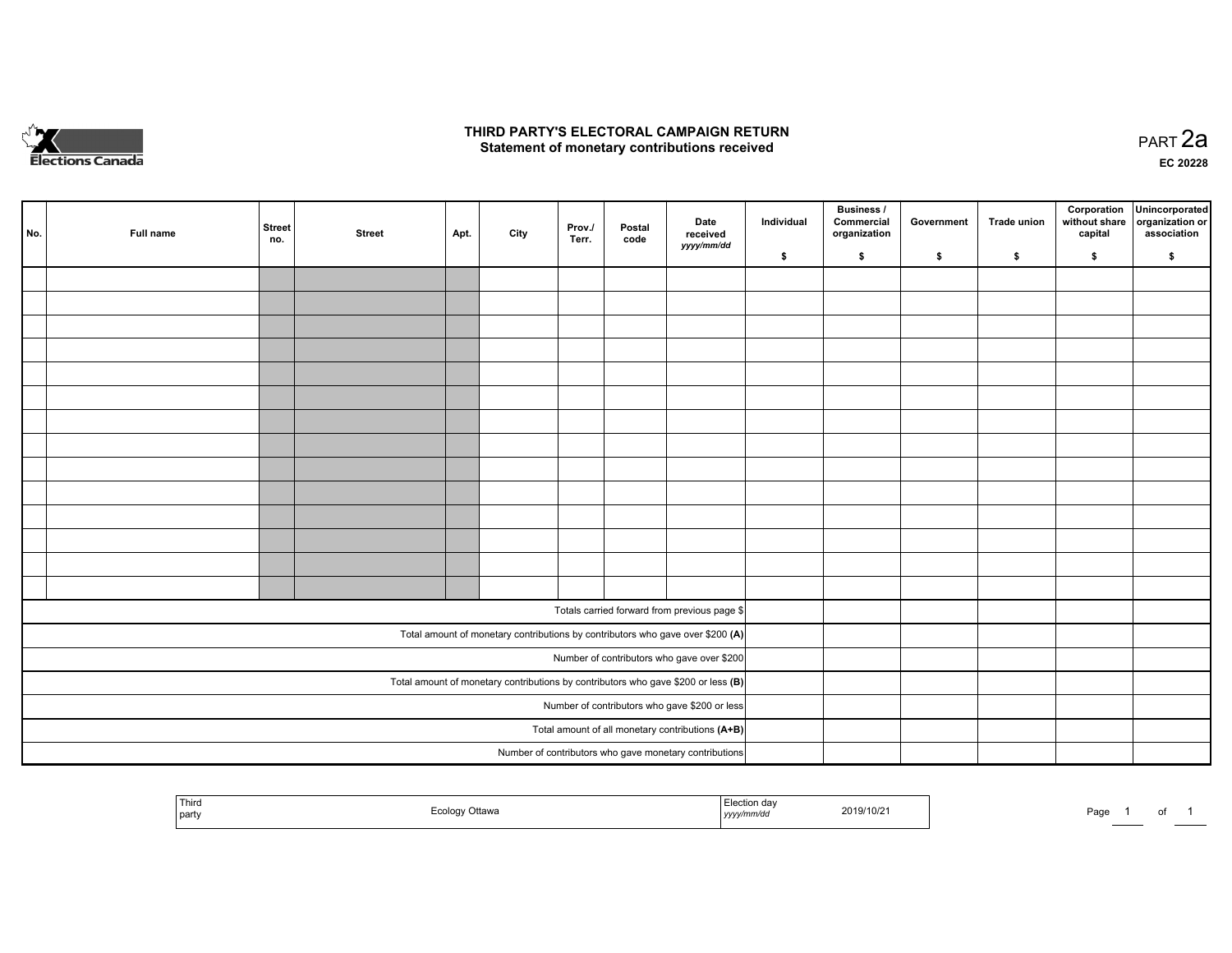

## **THIRD PARTY'S ELECTORAL CAMPAIGN RETURN**  THIRD PARTY'S ELECTORAL CAMPAIGN RETURN<br>Statement of non-monetary contributions received

of 1

| No. | Full name | <b>Street</b><br>no. | <b>Street</b> | Apt. | City | Prov.<br>Terr. | Postal<br>code | Date<br>received<br>yyyy/mm/dd                                                          | Individual | <b>Business /</b><br>Commercial<br>organization | Government | Trade union | Corporation<br>without share<br>capital | Unincorporated<br>organization or<br>association |
|-----|-----------|----------------------|---------------|------|------|----------------|----------------|-----------------------------------------------------------------------------------------|------------|-------------------------------------------------|------------|-------------|-----------------------------------------|--------------------------------------------------|
|     |           |                      |               |      |      |                |                |                                                                                         | \$         | \$                                              | \$         | \$          | \$                                      | \$                                               |
|     |           |                      |               |      |      |                |                |                                                                                         |            |                                                 |            |             |                                         |                                                  |
|     |           |                      |               |      |      |                |                |                                                                                         |            |                                                 |            |             |                                         |                                                  |
|     |           |                      |               |      |      |                |                |                                                                                         |            |                                                 |            |             |                                         |                                                  |
|     |           |                      |               |      |      |                |                |                                                                                         |            |                                                 |            |             |                                         |                                                  |
|     |           |                      |               |      |      |                |                |                                                                                         |            |                                                 |            |             |                                         |                                                  |
|     |           |                      |               |      |      |                |                |                                                                                         |            |                                                 |            |             |                                         |                                                  |
|     |           |                      |               |      |      |                |                |                                                                                         |            |                                                 |            |             |                                         |                                                  |
|     |           |                      |               |      |      |                |                |                                                                                         |            |                                                 |            |             |                                         |                                                  |
|     |           |                      |               |      |      |                |                |                                                                                         |            |                                                 |            |             |                                         |                                                  |
|     |           |                      |               |      |      |                |                |                                                                                         |            |                                                 |            |             |                                         |                                                  |
|     |           |                      |               |      |      |                |                |                                                                                         |            |                                                 |            |             |                                         |                                                  |
|     |           |                      |               |      |      |                |                |                                                                                         |            |                                                 |            |             |                                         |                                                  |
|     |           |                      |               |      |      |                |                |                                                                                         |            |                                                 |            |             |                                         |                                                  |
|     |           |                      |               |      |      |                |                |                                                                                         |            |                                                 |            |             |                                         |                                                  |
|     |           |                      |               |      |      |                |                |                                                                                         |            |                                                 |            |             |                                         |                                                  |
|     |           |                      |               |      |      |                |                | Totals carried forward from previous page \$                                            |            |                                                 |            |             |                                         |                                                  |
|     |           |                      |               |      |      |                |                | Total amount of non-monetary contributions by contributors who gave over \$200 (A)      |            |                                                 |            |             |                                         |                                                  |
|     |           |                      |               |      |      |                |                | Number of contributors who gave over \$200                                              |            |                                                 |            |             |                                         |                                                  |
|     |           |                      |               |      |      |                |                | Total amount of non-monetary contributions by contributors who gave \$200 or less $(B)$ |            |                                                 |            |             |                                         |                                                  |
|     |           |                      |               |      |      |                |                | Number of contributors who gave \$200 or less                                           |            |                                                 |            |             |                                         |                                                  |
|     |           |                      |               |      |      |                |                | Total amount of all non-monetary contributions (A+B)                                    |            |                                                 |            |             |                                         |                                                  |
|     |           |                      |               |      |      |                |                | Number of contributors who gave non-monetary contributions                              |            |                                                 |            |             |                                         |                                                  |
|     |           |                      |               |      |      |                |                |                                                                                         |            |                                                 |            |             |                                         |                                                  |

| Third<br>Election dav<br>/ Ottawa<br>I party<br><sub>I</sub> yyyy/mm/dd<br>-uu<br>ັ | 2019/10/2 | Page |
|-------------------------------------------------------------------------------------|-----------|------|
|-------------------------------------------------------------------------------------|-----------|------|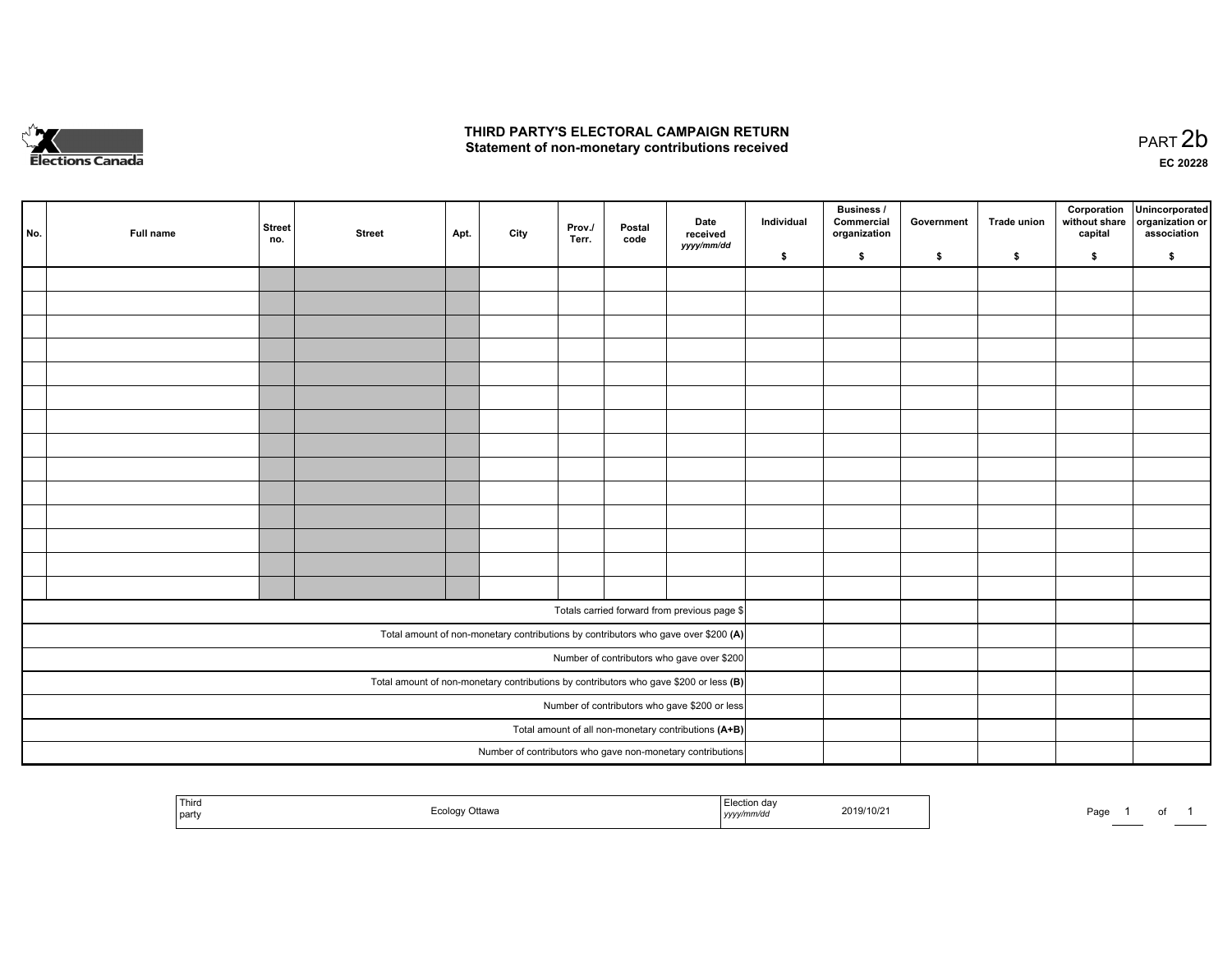

## **THIRD PARTY'S ELECTORAL CAMPAIGN RETURN STATE:** PRACT OF OPPRESS TO PART 2C STATE STATE STATE STATE STATE STATE STATE STATE STATE STATE STATE STATE STA<br>PART 2C Statement of operating loans received

**EC 20228**

| No. | Full name | <b>Street</b><br>no. | <b>Street</b> | Apt. | City | Prov./<br>Terr. | Postal<br>code | Date<br>received                                                | Individual | <b>Business /</b><br>Commercial<br>organization | Government | <b>Trade union</b> | Corporation<br>capital | Unincorporated<br>without share organization or<br>association |
|-----|-----------|----------------------|---------------|------|------|-----------------|----------------|-----------------------------------------------------------------|------------|-------------------------------------------------|------------|--------------------|------------------------|----------------------------------------------------------------|
|     |           |                      |               |      |      |                 |                | yyyy/mm/dd                                                      | \$         | \$                                              | \$         | \$                 | \$                     | \$                                                             |
|     |           |                      |               |      |      |                 |                |                                                                 |            |                                                 |            |                    |                        |                                                                |
|     |           |                      |               |      |      |                 |                |                                                                 |            |                                                 |            |                    |                        |                                                                |
|     |           |                      |               |      |      |                 |                |                                                                 |            |                                                 |            |                    |                        |                                                                |
|     |           |                      |               |      |      |                 |                |                                                                 |            |                                                 |            |                    |                        |                                                                |
|     |           |                      |               |      |      |                 |                |                                                                 |            |                                                 |            |                    |                        |                                                                |
|     |           |                      |               |      |      |                 |                |                                                                 |            |                                                 |            |                    |                        |                                                                |
|     |           |                      |               |      |      |                 |                |                                                                 |            |                                                 |            |                    |                        |                                                                |
|     |           |                      |               |      |      |                 |                |                                                                 |            |                                                 |            |                    |                        |                                                                |
|     |           |                      |               |      |      |                 |                |                                                                 |            |                                                 |            |                    |                        |                                                                |
|     |           |                      |               |      |      |                 |                |                                                                 |            |                                                 |            |                    |                        |                                                                |
|     |           |                      |               |      |      |                 |                |                                                                 |            |                                                 |            |                    |                        |                                                                |
|     |           |                      |               |      |      |                 |                |                                                                 |            |                                                 |            |                    |                        |                                                                |
|     |           |                      |               |      |      |                 |                |                                                                 |            |                                                 |            |                    |                        |                                                                |
|     |           |                      |               |      |      |                 |                |                                                                 |            |                                                 |            |                    |                        |                                                                |
|     |           |                      |               |      |      |                 |                | Totals carried forward from previous page \$                    |            |                                                 |            |                    |                        |                                                                |
|     |           |                      |               |      |      |                 |                | Total amount of loans by lenders who provided over \$200 (A)    |            |                                                 |            |                    |                        |                                                                |
|     |           |                      |               |      |      |                 |                | Number of lenders who provided over \$200                       |            |                                                 |            |                    |                        |                                                                |
|     |           |                      |               |      |      |                 |                | Total amount of loans by lenders who provided \$200 or less (B) |            |                                                 |            |                    |                        |                                                                |
|     |           |                      |               |      |      |                 |                | Number of lenders who provided \$200 or less                    |            |                                                 |            |                    |                        |                                                                |
|     |           |                      |               |      |      |                 |                | Total amount of all loans (A+B)                                 |            |                                                 |            |                    |                        |                                                                |
|     |           |                      |               |      |      |                 |                | Number of all lenders who provided loans                        |            |                                                 |            |                    |                        |                                                                |

| Third<br>  party | ่วttawa<br> | on dav<br>ົ <sup>າ</sup> 19/10/21<br>,,,,,<br>. | Page<br>0t |
|------------------|-------------|-------------------------------------------------|------------|
|------------------|-------------|-------------------------------------------------|------------|

Page 1 of 1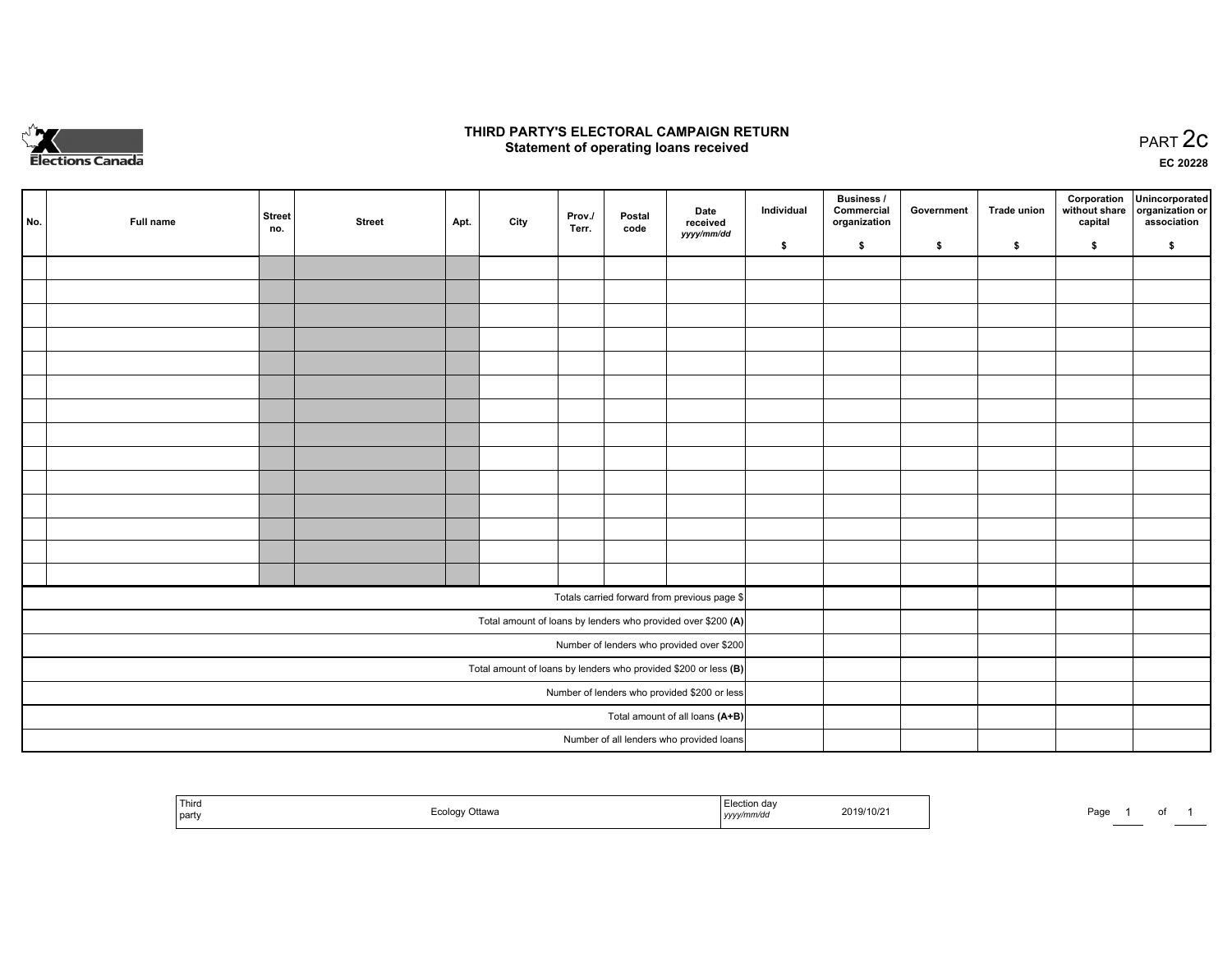

# **THIRD PARTY'S ELECTORAL CAMPAIGN RETURN S** ELECTORAL CAMPAIGN RETURN<br>Summary of inflows PART 2d

٦

| No.   | Type of contributor / lender                    | <b>Monetary</b><br>contributions<br>(Part 2a) | Non-monetary<br>contributions<br>(Part 2b) | Loans<br>(Part 2c) | <b>Total</b> | Number of<br>contributors and<br>lenders |
|-------|-------------------------------------------------|-----------------------------------------------|--------------------------------------------|--------------------|--------------|------------------------------------------|
|       |                                                 | \$                                            | \$                                         | \$                 | \$           |                                          |
| 1.    | Individuals                                     |                                               |                                            |                    |              |                                          |
|       | 2. Businesses / Commercial organizations        |                                               |                                            |                    |              |                                          |
| 3.    | Governments                                     |                                               |                                            |                    |              |                                          |
| 4.    | Trade unions                                    |                                               |                                            |                    |              |                                          |
| 5.    | Corporations without share capital              |                                               |                                            |                    |              |                                          |
|       | 6. Unincorporated organizations or associations |                                               |                                            |                    |              |                                          |
|       | 7.   Total (items 1 to 6)                       |                                               |                                            |                    |              |                                          |
| Total |                                                 |                                               |                                            |                    |              |                                          |
|       | 8. Amount of third party's resources used       |                                               |                                            |                    | 7,188.17     |                                          |
| 9.    | Grand total (items 7 and 8)                     |                                               |                                            |                    |              |                                          |

| Third<br>___<br>  party | <sup>⊏</sup> cology Ottawa | Election dav<br>yyyy/mm/dd | 2019/10/21 |
|-------------------------|----------------------------|----------------------------|------------|
|-------------------------|----------------------------|----------------------------|------------|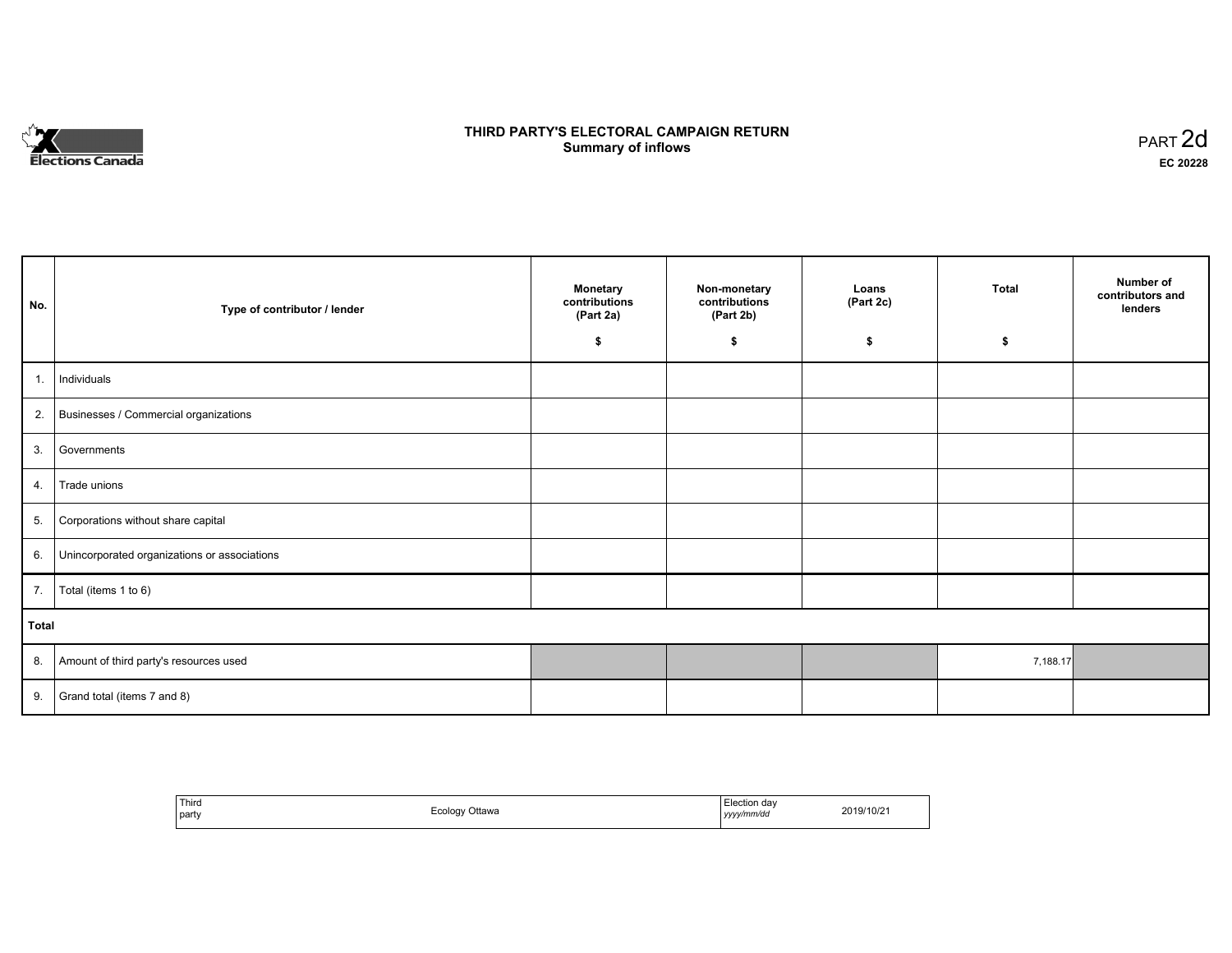

## **THIRD PARTY'S ELECTORAL CAMPAIGN RETURN Statement of expenses incurred for regulated activities that take place during the pre-election period**  *(Only applicable to a fixed-date general election)*

PART 3a **EC 20228**

For a list of expense types, expense categories and expense subcategories, refer to Annex II in the Instructions.

| No.            | Date<br>incurred<br>yyyy/mm/dd | <b>ED Code</b><br>(if applicable) | <b>Supplier</b>                 | <b>Expense type</b>      | <b>Expense</b><br>category | Expense<br>subcategory     | <b>Starting date</b><br>of activity,<br>advertisement<br>or survey<br>yyyy/mm/dd | <b>Ending date</b><br>of activity,<br>advertisement<br>or survey<br>yyyy/mm/dd | Place of activity or<br>advertisement        | <b>Expense amount</b><br>\$ |
|----------------|--------------------------------|-----------------------------------|---------------------------------|--------------------------|----------------------------|----------------------------|----------------------------------------------------------------------------------|--------------------------------------------------------------------------------|----------------------------------------------|-----------------------------|
|                | 2019/07/07                     |                                   | ECOLOGY OTTAWA                  | <b>PARTISAN ACTIVITY</b> | SALARIES, WAGES, ETC.      | PAYROLL REMITTANCES        | 2019/07/01                                                                       | 2019/07/07                                                                     | <b>OTTAWA</b>                                | 798.77                      |
| $\overline{2}$ | 2019/07/20                     |                                   | ECOLOGY OTTAWA                  | <b>PARTISAN ACTIVITY</b> | SALARIES, WAGES, ETC.      | <b>PAYROLL REMITTANCES</b> | 2019/07/08                                                                       | 2019/07/20                                                                     | <b>OTTAWA</b>                                | 1,671.61                    |
| 3              | 2019/07/19                     |                                   | ECOLOGY OTTAWA                  | <b>PARTISAN ACTIVITY</b> | CANVASSING                 | <b>TRANSPORTATION</b>      | 2019/07/01                                                                       | 2019/07/19                                                                     | <b>OTTAWA</b>                                | 151.50                      |
| $\overline{4}$ | 2019/07/19                     |                                   | ECOLOGY OTTAWA                  | <b>PARTISAN ACTIVITY</b> | CANVASSING                 | <b>OTHER</b>               | 2019/07/01                                                                       | 2019/07/19                                                                     | <b>OTTAWA</b>                                | 14.40                       |
| 5              | 2019/07/31                     |                                   | <b>CHEQUES UNLIMITED</b>        | <b>PARTISAN ACTIVITY</b> | <b>OFFICE</b>              | OFFICE SUPPLIES            | 2019/07/31                                                                       | 2019/07/31                                                                     | <b>OTTAWA</b>                                | 120.80                      |
| 6              | 2019/07/09                     |                                   | <b>PEOPLE AND PLANET</b>        | <b>PARTISAN ACTIVITY</b> | <b>OFFICE</b>              | <b>OTHER</b>               | 2019/07/09                                                                       | 2019/07/09                                                                     | <b>OTTAWA</b>                                | 56.50                       |
| $\overline{7}$ | 2019/07/01                     |                                   | <b>OCTRANSPO</b>                | <b>PARTISAN ACTIVITY</b> | CANVASSING                 | <b>TRANSPORTATION</b>      | 2019/07/01                                                                       | 2019/09/10                                                                     | <b>OTTAWA</b>                                | 50.00                       |
| 8              | 2019/01/01                     |                                   | <b>DISTRICT REALTY</b>          | PARTISAN ACTIVITY        | <b>OFFICE</b>              | <b>RENT</b>                | 2019/07/01                                                                       | 2019/07/31                                                                     | <b>OTTAWA</b>                                | 242.00                      |
| 9              | 2019/01/28                     |                                   | NATIONBUILDER                   | <b>PARTISAN ACTIVITY</b> | <b>OFFICE</b>              | <b>WEBSITE-HOSTING</b>     | 2019/07/01                                                                       | 2019/07/31                                                                     | <b>OTTAWA</b>                                | 43.41                       |
| 10             | 2019/07/31                     |                                   | <b>NOBEL WOMEN'S INITIATIVE</b> | <b>PARTISAN ACTIVITY</b> | OFFICE                     | OFFICE SUPPLIES            | 2019/07/01                                                                       | 2019/07/31                                                                     | <b>OTTAWA</b>                                | 50.00                       |
| 11             | 2019/08/30                     |                                   | <b>TD CANADA TRUST</b>          | <b>PARTISAN ACTIVITY</b> | <b>OTHER</b>               | <b>BANK FEES</b>           | 2019/07/01                                                                       | 2019/08/30                                                                     | <b>OTTAWA</b>                                | 9.26                        |
| 12             | 2019/09/14                     |                                   | ECOLOGY OTTAWA                  | <b>PARTISAN ACTIVITY</b> | SALARIES, WAGES, ETC.      | PAYROLL REMITTANCES        | 2019/09/09                                                                       | 2019/09/11                                                                     | <b>OTTAWA</b>                                | 339.83                      |
|                |                                |                                   |                                 |                          |                            |                            |                                                                                  |                                                                                |                                              |                             |
|                |                                |                                   |                                 |                          |                            |                            |                                                                                  |                                                                                |                                              |                             |
|                |                                |                                   |                                 |                          |                            |                            |                                                                                  |                                                                                |                                              |                             |
|                |                                |                                   |                                 |                          |                            |                            |                                                                                  |                                                                                |                                              |                             |
|                |                                |                                   |                                 |                          |                            |                            |                                                                                  |                                                                                |                                              |                             |
|                |                                |                                   |                                 |                          |                            |                            |                                                                                  |                                                                                | Totals carried forward from previous page \$ | 0.00                        |
|                |                                |                                   |                                 |                          |                            |                            |                                                                                  |                                                                                | Total \$                                     | 3,548.08                    |

| Third<br>  party | Ecology Ottawa<br>ັບ | $-$<br>Election day<br>2019/10/21<br>yyyy/mm/dd | Paɑɾ |
|------------------|----------------------|-------------------------------------------------|------|
|------------------|----------------------|-------------------------------------------------|------|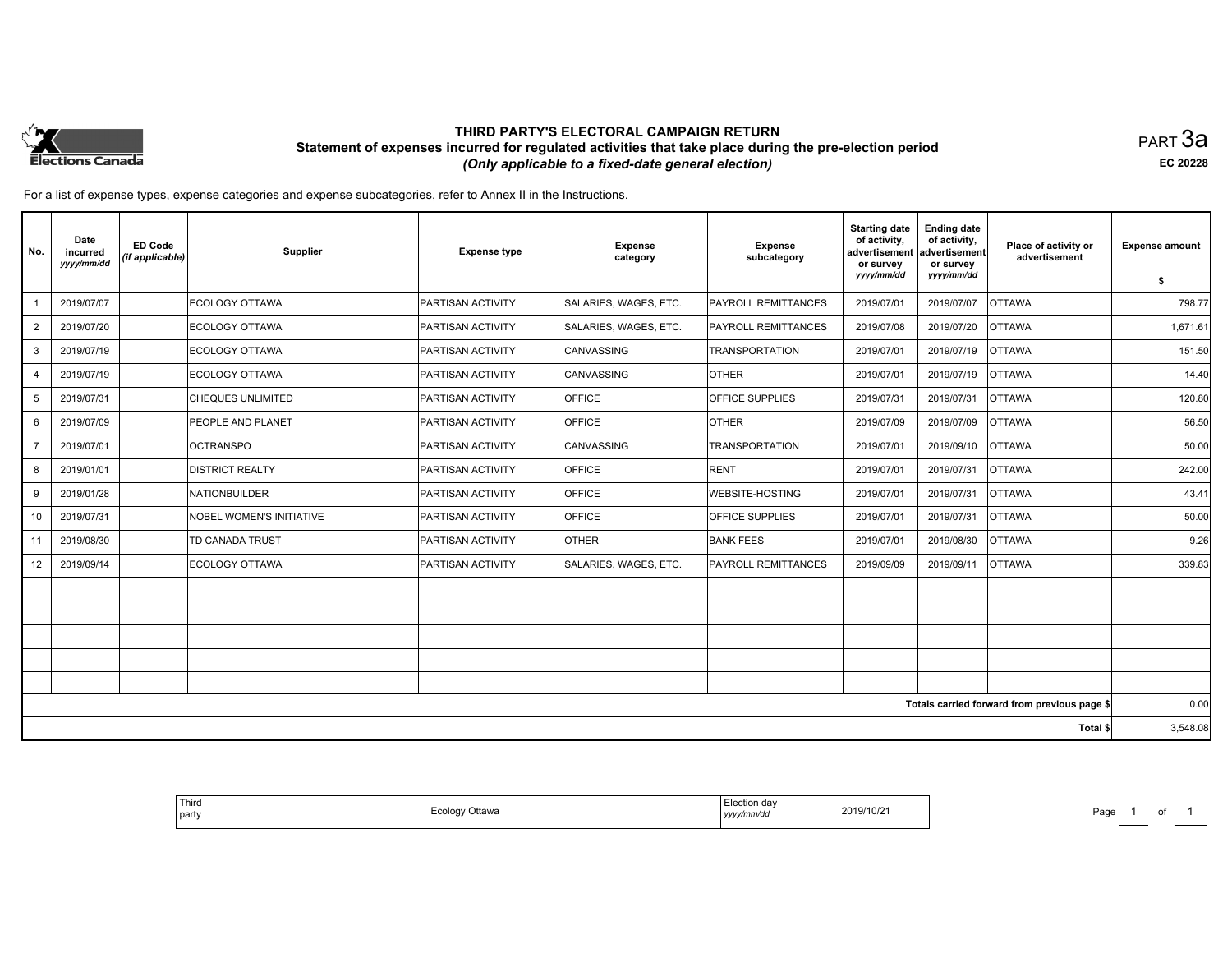

# **THIRD PARTY'S ELECTORAL CAMPAIGN RETURN Statement of expenses incurred for regulated activities that take place during the election period**<br>PART  $3\mathsf{b}$

**EC 20228**

For a list of expense types, expense categories and expense subcategories, refer to Annex II in the Instructions.

| No.             | Date<br>incurred<br>yyyy/mm/dd | <b>ED Code</b><br>(if applicable) | Supplier                        | <b>Expense type</b>      | <b>Expense</b><br>category | <b>Expense</b><br>subcategory | <b>Starting date</b><br>of activity,<br>advertisement<br>or survey<br>yyyy/mm/dd | <b>Ending date</b><br>of activity,<br>advertisement<br>or survey<br>yyyy/mm/dd | Place of activity or<br>advertisement        | <b>Expense amount</b> |
|-----------------|--------------------------------|-----------------------------------|---------------------------------|--------------------------|----------------------------|-------------------------------|----------------------------------------------------------------------------------|--------------------------------------------------------------------------------|----------------------------------------------|-----------------------|
|                 |                                |                                   | ECOLOGY OTTAWA                  |                          |                            |                               |                                                                                  |                                                                                |                                              | \$                    |
|                 | 2019/09/14                     |                                   |                                 | <b>PARTISAN ACTIVITY</b> | SALARIES, WAGES, ETC.      | <b>PAYROLL REMITTANCES</b>    | 2019/09/12                                                                       | 2019/09/14                                                                     | <b>OTTAWA</b>                                | 226.56                |
| $\overline{2}$  | 2019/09/28                     |                                   | ECOLOGY OTTAWA                  | <b>PARTISAN ACTIVITY</b> | SALARIES, WAGES, ETC.      | <b>PAYROLL REMITTANCES</b>    | 2019/09/15                                                                       | 2019/09/28                                                                     | <b>OTTAWA</b>                                | 1,137.58              |
| 3               | 2019/10/12                     |                                   | ECOLOGY OTTAWA                  | PARTISAN ACTIVITY        | SALARIES, WAGES, ETC.      | <b>PAYROLL REMITTANCES</b>    | 2019/09/29                                                                       | 2019/10/12                                                                     | <b>OTTAWA</b>                                | 1,137.58              |
| $\overline{4}$  | 2019/10/21                     |                                   | ECOLOGY OTTAWA                  | PARTISAN ACTIVITY        | SALARIES, WAGES, ETC.      | PAYROLL REMITTANCES           | 2019/10/13                                                                       | 2019/10/21                                                                     | <b>OTTAWA</b>                                | 566.39                |
| 5               | 2019/10/31                     |                                   | <b>DISTRICT REALTY</b>          | PARTISAN ACTIVITY        | <b>OFFICE</b>              | RENT                          | 2019/09/12                                                                       | 2019/10/21                                                                     | <b>OTTAWA</b>                                | 340.85                |
| 6               | 2019/01/28                     |                                   | NATIONBUILDER                   | PARTISAN ACTIVITY        | <b>OFFICE</b>              | <b>WEBSITE - HOSTING</b>      | 2019/09/12                                                                       | 2019/10/21                                                                     | <b>OTTAWA</b>                                | 61.15                 |
|                 | 2019/10/21                     |                                   | <b>NOBEL WOMEN'S INITIATIVE</b> | <b>PARTISAN ACTIVITY</b> | <b>OFFICE</b>              | <b>OFFICE SUPPLIES</b>        | 2019/09/12                                                                       | 2019/10/21                                                                     | <b>OTTAWA</b>                                | 50.00                 |
| 8               | 2019/10/21                     |                                   | <b>OCTRANSPO</b>                | <b>PARTISAN ACTIVITY</b> | <b>CANVASSING</b>          | <b>TRANSPORTATION</b>         | 2019/09/12                                                                       | 2019/10/21                                                                     | <b>OTTAWA</b>                                | 50.00                 |
| 9               | 2019/10/20                     |                                   | <b>CALLHUB</b>                  | <b>PARTISAN ACTIVITY</b> | VOTER CONTACT              | CALLING SERVICES              | 2019/10/19                                                                       | 2019/10/20                                                                     | <b>OTTAWA</b>                                | 58.08                 |
| 10 <sup>°</sup> | 2019/10/31                     |                                   | TD CANADA TRUST                 | PARTISAN ACTIVITY        | <b>OTHER</b>               | <b>BANK FEES</b>              | 2019/09/12                                                                       | 2019/10/21                                                                     | <b>OTTAWA</b>                                | 9.90                  |
|                 |                                |                                   |                                 |                          |                            |                               |                                                                                  |                                                                                |                                              |                       |
|                 |                                |                                   |                                 |                          |                            |                               |                                                                                  |                                                                                |                                              |                       |
|                 |                                |                                   |                                 |                          |                            |                               |                                                                                  |                                                                                |                                              |                       |
|                 |                                |                                   |                                 |                          |                            |                               |                                                                                  |                                                                                |                                              |                       |
|                 |                                |                                   |                                 |                          |                            |                               |                                                                                  |                                                                                |                                              |                       |
|                 |                                |                                   |                                 |                          |                            |                               |                                                                                  |                                                                                |                                              |                       |
|                 |                                |                                   |                                 |                          |                            |                               |                                                                                  |                                                                                |                                              |                       |
|                 |                                |                                   |                                 |                          |                            |                               |                                                                                  |                                                                                | Totals carried forward from previous page \$ |                       |
| Total \$        |                                |                                   |                                 |                          |                            |                               | 3,638.09                                                                         |                                                                                |                                              |                       |

| 2019/10/21 | Election dav<br>Ecology Ottawa<br>yyyy/mm/dd |
|------------|----------------------------------------------|
|------------|----------------------------------------------|

Page 1 of